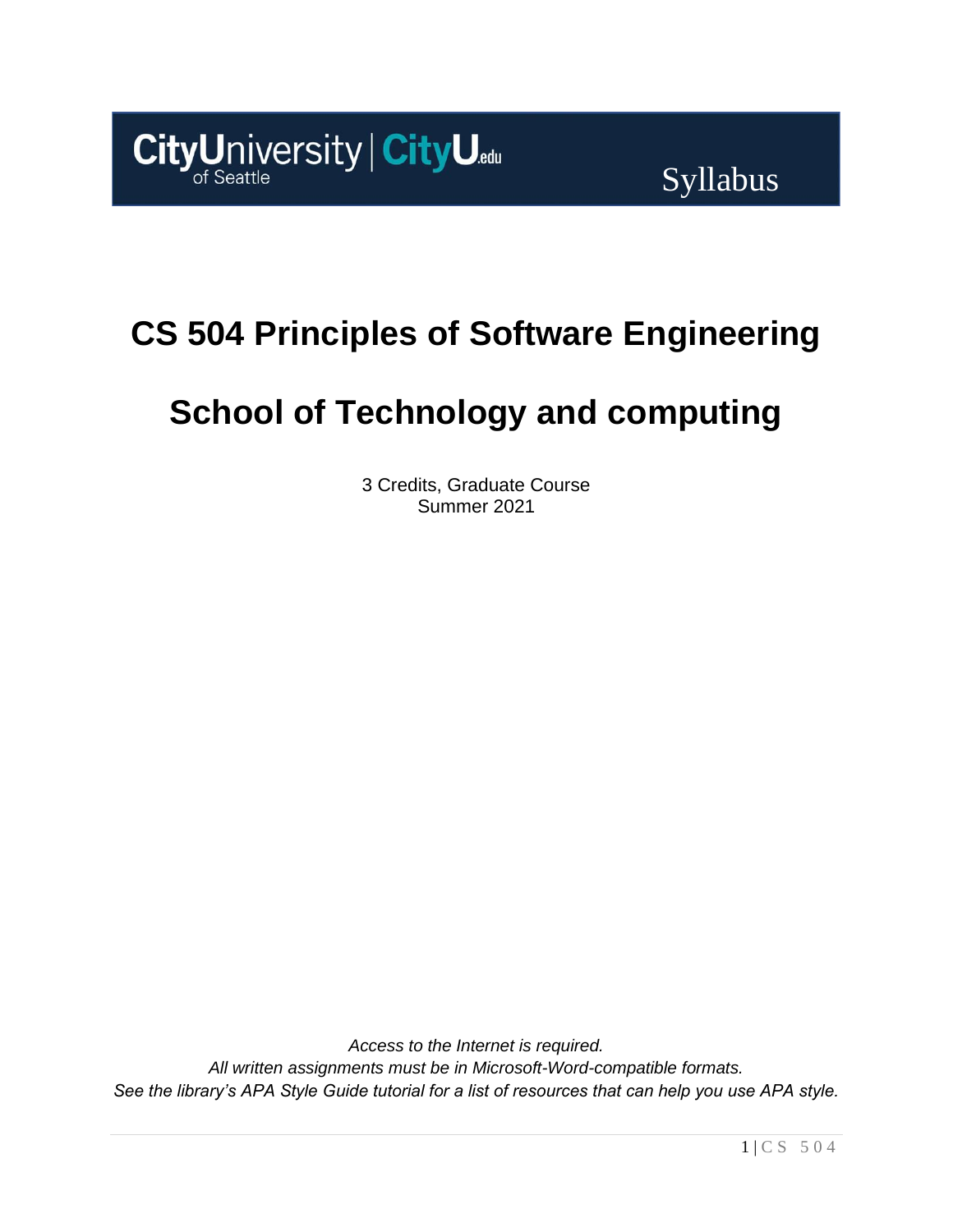# **Faculty Information**

Professional experience information for instructors is found under *Faculty Information* in the online course menu.

# **Contact Information**

Contact information for instructors is found under *Faculty Information* in the online course menu.

**Email**: [first name] [last name] **Phone**: [xxx-xxx-xxxx] **Office Hours and Response Time**: [I am available through MS Teams Tuesday and Thursday nights between 7-8pm. I will respond within 24 hours. I will grade within 3 business days after the due date.] **Bio**: (keep images under 300px wide)

# **Course Description**

The Software Engineering discipline covers those activities used to produce and deliver quality code in a consistent manner. This course covers process models, methodologies and architectures for producing code, as well as the project and configuration management processes to guide the software lifecycle. The course also looks at the critical areas of requirements engineering, documentation and metrics. Students mastering this course will be prepared to participate in professional software engineering teams.

# **Course Resources**

Required and recommended resources to complete coursework and assignments are found on the course [Reading](https://nam11.safelinks.protection.outlook.com/?url=https%3A%2F%2Fcityu.alma.exlibrisgroup.com%2Fleganto%2Flogin%3Fauth%3DSAML&data=04%7C01%7Cchungsam%40cityu.edu%7Ce83102e3b3cd44013e6f08d90c4e2657%7Cb3fa96d9f5154662add763d854e39e63%7C1%7C0%7C637554352062955203%7CUnknown%7CTWFpbGZsb3d8eyJWIjoiMC4wLjAwMDAiLCJQIjoiV2luMzIiLCJBTiI6Ik1haWwiLCJXVCI6Mn0%3D%7C1000&sdata=bN35zwEbiFZuL%2BlFscxWGv%2BPQ1%2FipHBfzM3qTbqOHdo%3D&reserved=0) List. The reading list can be found under Course Information in Blackboard as well as from the library homepage.

Note: Required resources that must be purchased by the student are tagged "Purchase from a vendor of your choosing." Required resources with a direct link, "Available through CityU Library", are available at no cost to students.

Students in Canada will see required resources they need to purchase tagged "Purchase from the Canadian Bookstore." Students outside the U.S. and Canada should contact their advisor or textbook coordinator for additional information.

# **Course Outcomes**

As a result of this course, students will know or be able to do the following:

• Understand key elements of common software development methodologies and process models.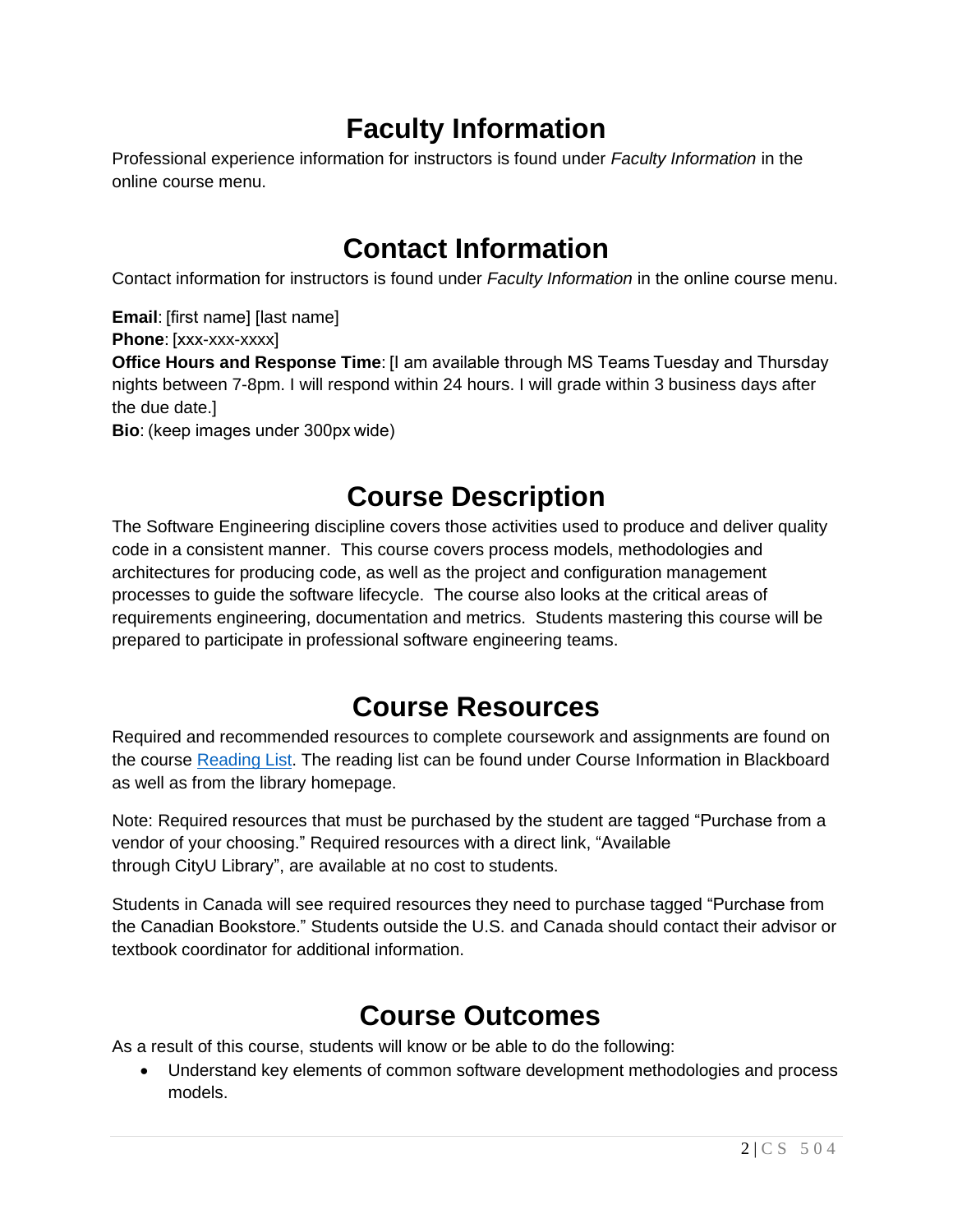- Apply the results of requirements engineering to design architectures.
- Apply Software Configuration Management (SCM) to the control of development, ease of maintenance, and clarity of communications for software projects.
- Analyze the types, uses, and expected content of common software documentation.
- Evaluate the application of software process improvement models and metrics to measure and estimate aspects of software engineering.
- Create the testing, quality assurance, and traceability requirements and measures for a software project.

# **Grading Scale**

The grades earned for the course will be calculated using City University of Seattle's decimal grading system, found in the current University Catalog [\(https://www.cityu.edu/catalog/\)](https://www.cityu.edu/catalog/).

Grading rubrics with details on how each assignment will be graded are located under *Assignments* and/or in *My Grades* in the online course menu. Students should review the rubric for each assignment prior to completing their work in order to understand how it will be assessed.

| <b>OVERVIEW OF REQUIRED ASSIGNMENTS</b>                                                                                                                                                    | % OF FINAL<br><b>GRADE</b> | <b>POINTS</b>                                                                                                                        |
|--------------------------------------------------------------------------------------------------------------------------------------------------------------------------------------------|----------------------------|--------------------------------------------------------------------------------------------------------------------------------------|
| The Muddiest Point (MP) - (Before Class)                                                                                                                                                   | 5%                         | 50<br>* 10 modules<br>$= 5$ points                                                                                                   |
| Concept Test (CT) – (Attendance)                                                                                                                                                           | 0%                         | $= 0$ points<br>* 10 modules<br>0                                                                                                    |
| Discussion Board (DB)                                                                                                                                                                      | 5%                         | 50<br>$= 5$ points $*10$ modules                                                                                                     |
| Hands-On Practice (HOP)                                                                                                                                                                    | 5%                         | 50<br>* 10 modules<br>$= 5$ points                                                                                                   |
| Independent Project (IP)<br>• IP1: Content Management System<br>• IP2: Requirements & Architecture<br>• IP3: Test Plan & Cases<br>• IP4: Software Metrics<br>• IP5: Software Documentation | 60%                        | $600 = 120$ points $*$ 5 times                                                                                                       |
| Knowledge Check (KC) – (After class)                                                                                                                                                       | 5%                         | 50<br>$= 5$ points<br>* 10 modules                                                                                                   |
| Team Projects (TP)                                                                                                                                                                         | <b>20%</b>                 | Proposal:<br>30 points<br>70 points<br>Progress:<br>Final Report:<br>70 points<br>Final PPT:<br>30 points<br>200 points<br>Subtotal: |
| TOTAL                                                                                                                                                                                      | 100%                       | 1,000 points                                                                                                                         |

# **Specifics of Course Assignments**

The instructor will provide grading rubrics that will provide more detail as to how this assignment will be graded.

## **The Muddiest Point (MP)**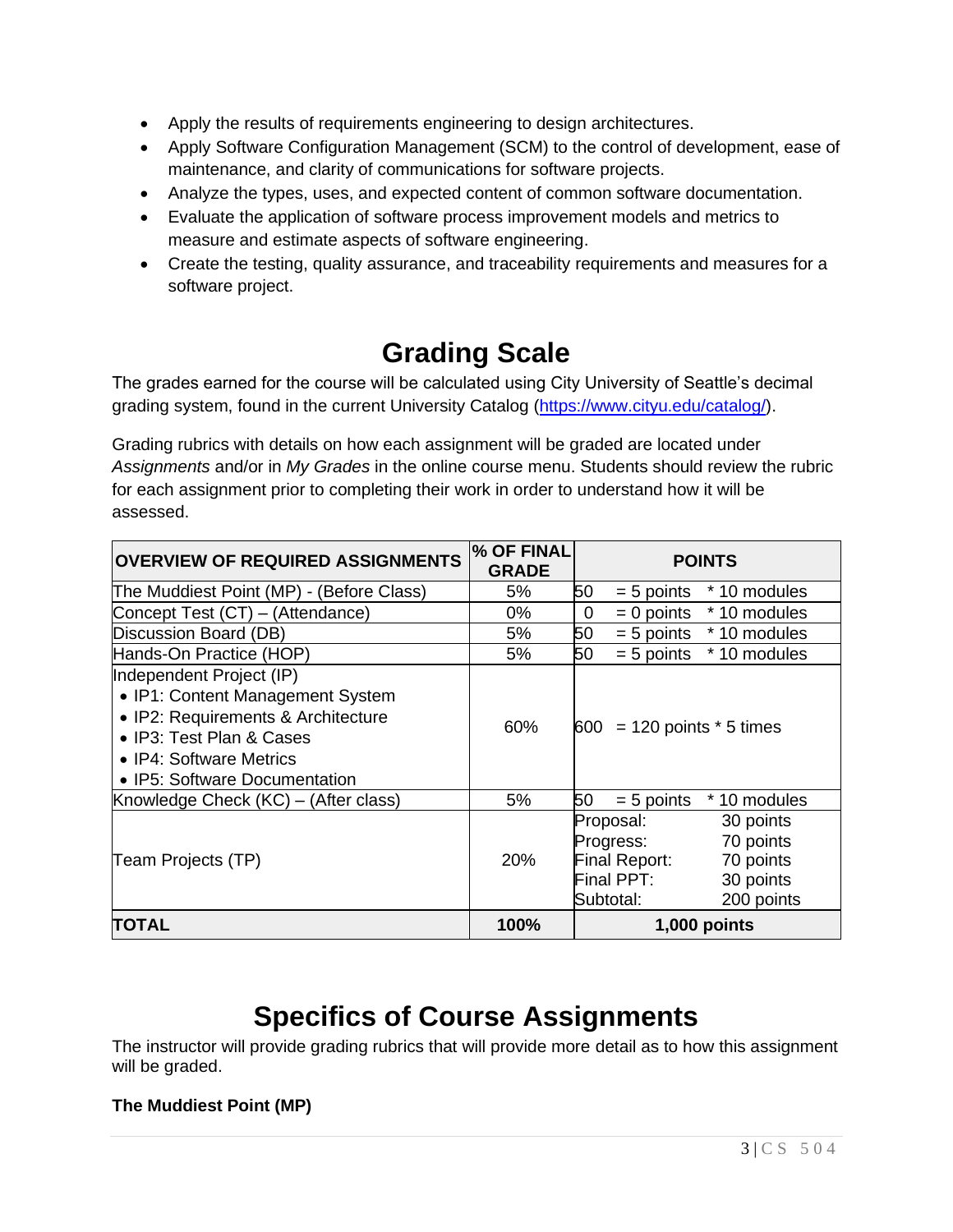Before class, students are required to submit the Muddiest Point (MP) activity. The purpose of this activity is to stimulate student engagement. The instructor uses the MP to assess how students understood the required readings. The instructor also uses the MP to customize the lecture scope to implement Just-in-Time Teaching (JiTT). The MP consists of writing a brief reflective essay (<= 50 words) identifying the most confusing part (i.e., the MP) of the content covered in the upcoming module. If a student understood all concepts, the student needs to explain the most exciting aspect. There is one multiple-choice question from the required reading to demonstrate that the student understood the required readings.  

| <b>Criteria</b> | % of Grade |
|-----------------|------------|
| Participation   | 30%        |
| Writing         | 40%        |
| Citation        | 10%        |
| Correctness     | 20%        |
| TOTAL           | 100%       |

# **Concept Test (CT)**

The instructor poses a problem based on key concepts of a lecture. After reflecting on the problem, students submit their response and the instructor review them without providing a correct answer. Students discuss their thought process and solution with a peer. Students then commit to an answer and re-submits their responses. Instructor reviews responses and thought processes with the correct answer.

| <b>Criteria</b> | % of Grade |
|-----------------|------------|
| Engagement      | 100%       |
| <b>TOTAL</b>    | 100%       |

## **Discussion Board (DB)**

All classes are required to use the Discussion Board. Participation through DB is an integral part of this course. It is defined as active engagement in a discussion or other activity. Instructors will determine the type of activities and their due dates; moreover, different DB activities will have different substance and length guidelines. The instructor will provide specific instructions to students.

A student posts an answer to a weekly discussion topic in Discussion Board. The student also posts a response to two other students' posts by the end of each module. Comments and questions should be clear and thoughtful, with correct grammar, spelling, and punctuation. The instructor will grade the quality of your discussion postings on both content and response.

Questions or comments specifically for the instructor should be emailed directly to the instructor or posted in the Question and Answer Forum. Students who want to talk with other students about issues unrelated to the discussion forums should use the Coffee Talk Forum.

Although the tone of your DB postings can be informal, your instructor will expect the content to be on a professional level. Your comments and questions for discussion should be clear and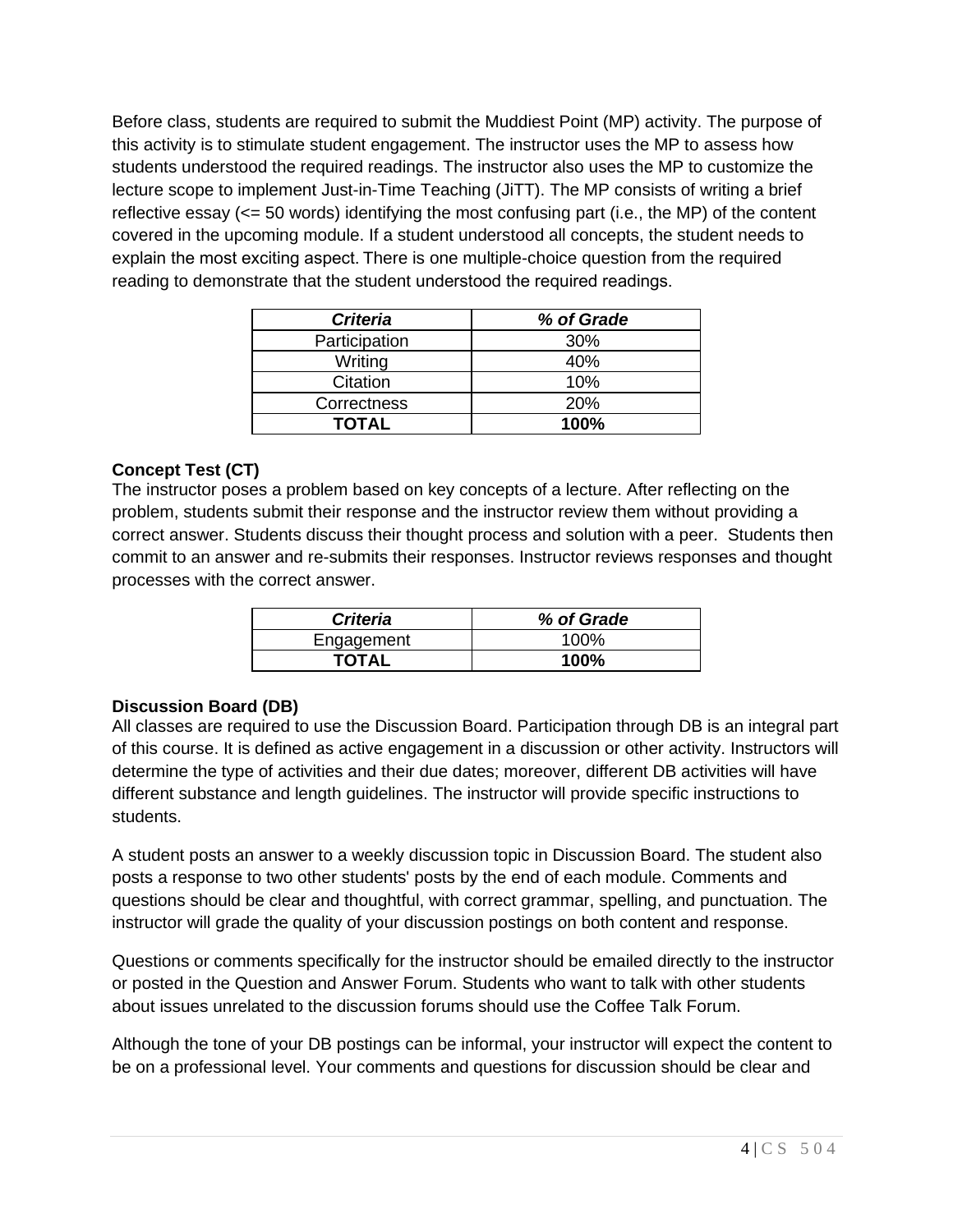thoughtful, with correct grammar, spelling, and punctuation. As with written assignments, the quality of your discussion postings will be graded on both content and presentation.

| <b>Criteria</b> | % of Grade  |
|-----------------|-------------|
| Participation   | .50%        |
| Writing         | 50%         |
| TOTAL           | <b>100%</b> |

### **Hands-on Practice (HOP)**

The instructor will assign Hands-on Practice exercises to a pair of students in class or individually online. Students pair up and practice exercises to learn specific programming languages, application programming interfaces (APIs), or tools related to the programming assignments or virtual labs.

| <b>Criteria</b>          | % of Grade |
|--------------------------|------------|
| <b>Practice Exercise</b> | 80%        |
| Engagement               | 20%        |
| TOTAL                    | $100\%$    |

## **Independent Projects (IP)**

An independent project requires each student to analyze an instructor-approved topic and its requirement, design a system or component based on the given subject, implement the designed system, and test the system. The paper must be no less than 3-4 pages, excluding the title and reference pages, using APA format, with at least five (5) recent, scholarly/nonscholarly, peer- or non-peer-reviewed references. As in any academic writing, students should not merely copy information from another author, but use evidence to support the contentions they have drawn from their findings and critically analyze related literature. Each paper needs to be an analytical paper, not a summary of readings.

Students must cite the sources of all ideas, facts, tables, images, figures, formulas, and information used that are not their own, even if they have put the information into their own words. Failure to do so is plagiarism, even if the oversight is unintentional. Papers must comply with the University's academic integrity policy, as described in the university catalog.

| <b>Criteria</b>  | % of Grade |
|------------------|------------|
| <b>Structure</b> | 20%        |
| Content          | 30%        |
| Development      | 20%        |
| Writing          | 20%        |
| Reference        | 10%        |
| <b>TOTAL</b>     | 100%       |

## **IP1: Configuration Management System**

Each student will implement and demonstrate test cases in a Configuration Management System (CMS).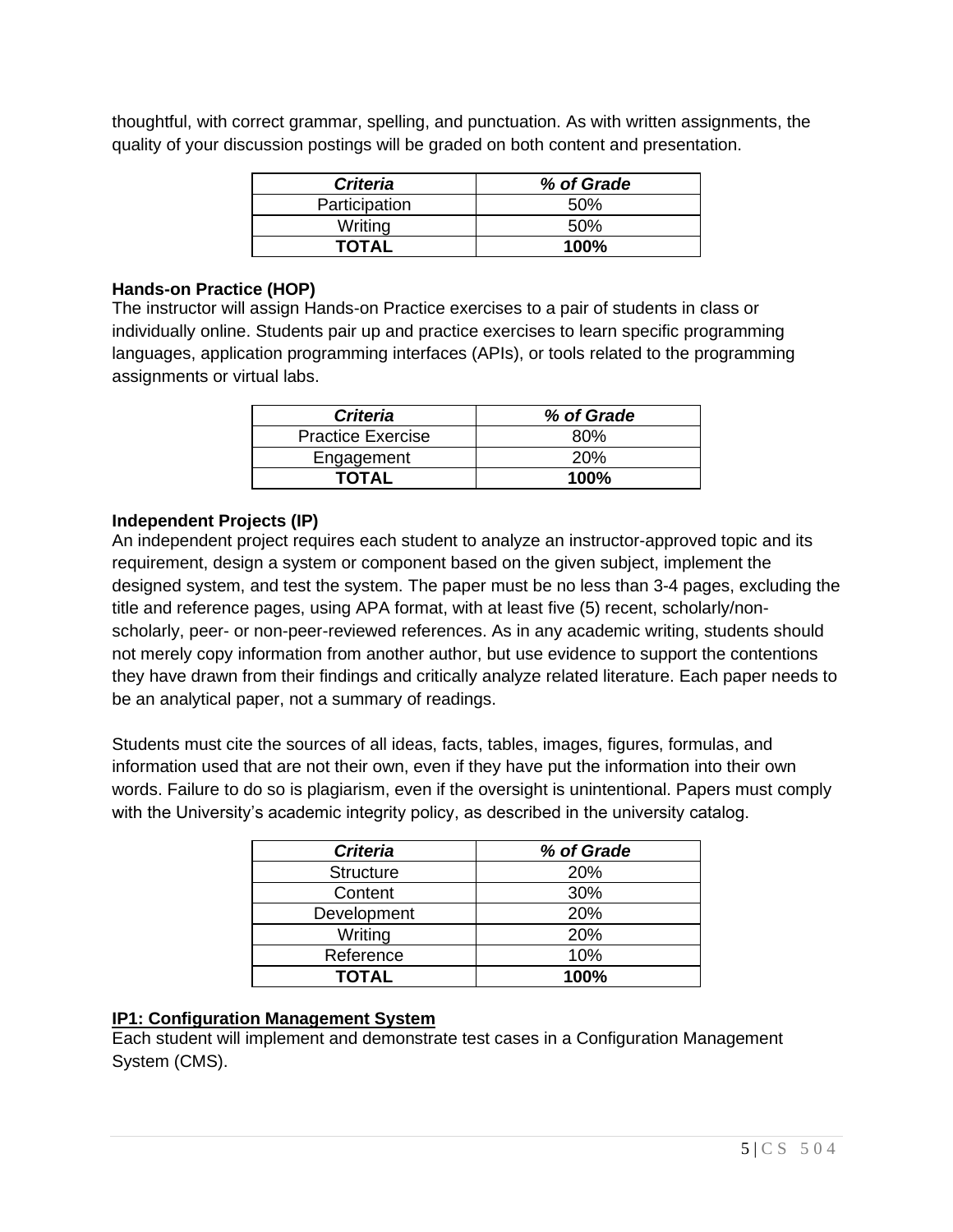The instructor will provide specific guidance on the CMS, or choices of CMS's to be implemented. Specific instructions may be provided in addition to the documentation of the CMS selected.

Once the CMS has been implemented, the student will create at least two accounts in the system, including one with applicable administrative rights.

The student will create test cases to demonstrate how the following situations are handled in the CMS and related processes:

- Code check out
- Code check in
- Code snapshot (or release point)
- Code in development by two users, first one checks out code, second checks out code, makes changes and checks in, first makes changes and needs to check in.
- Code changes need to be rolled back to a previous level.
- One developer is working on a new version, one is fixing bugs in a previous release.

Each process must be documented.

#### **IP2: Requirements and Architecture**

Each student will conduct a requirements engineering process and map the resulting requirements into a systems architecture or high-level design. The student will trace the mapping of requirements to modules in the architecture.

The instructor will provide guidance to the student on the development effort and resources to be used in the requirements gathering.

The student will choose an architectural style based on the appropriateness of the style to the requirements. Based on the style the student will complete the architecture/high level design to the level where it is ready for implementation.

The student will create all design artifacts appropriate to the selected style.

#### **IP3: Test Plan and Cases**

Each student will create a test plan including test cases for the system they designed for the previous assignments.

The student will indicate and explain the process model to be used for the development of the system. The test plan will be developed to be consistent with the process model.

The plan must include an overview of the approach to testing including the project test philosophy.

The plan must include needed unit, systems, validation and verification, and acceptance testing. The plan should indicate regression-testing requirements. The plan must assign responsibilities for each test.

The student will develop example test cases for required tests. The test cases must be consistent with the test plan approach and requirements.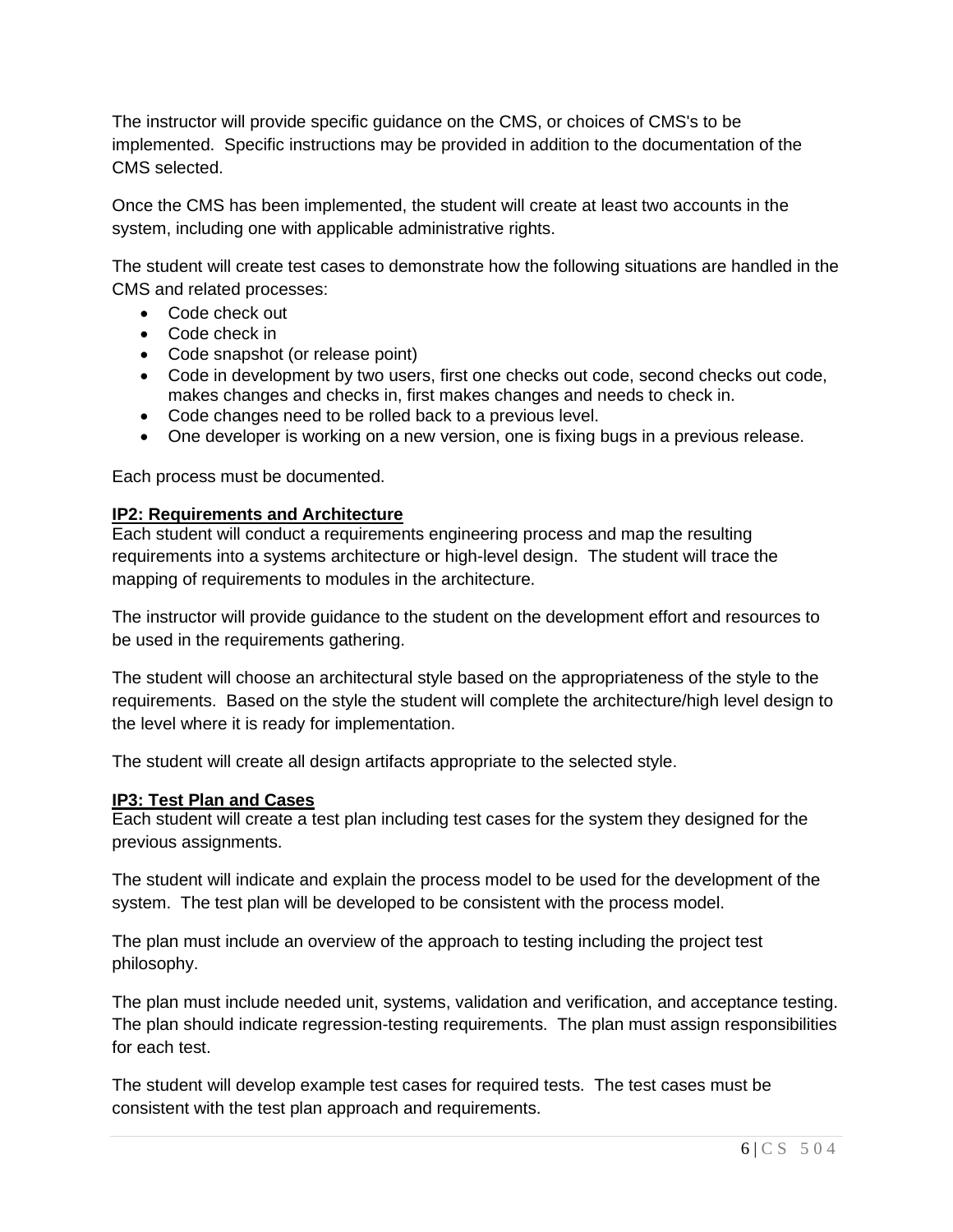### **IP4: Software Metrics**

Each student will develop metrics for the validation and acceptance testing of the system designed in previous assignments.

The student will describe how he or she collect and evaluate each metric.

The student will describe why each of the metrics has been selected and what the effect of the metric is on the overall project quality.

#### **IP5: Software Documentation**

Each student will produce samples or shells of the documentation for the development project from previous assignments. Each document should include a short explanation of how and why it is used. (Note: Documentation does not need to be paper, or word processor based).

The documentation must be consistent with the process model previously selected. Samples or shells must be complete enough to demonstrate that the student knows how to use the documents properly.

The documentation must include an "After Action Review" or "Lessons Learned" document. This document will apply specifically to lessons learned during the assignments in the course.

#### **Knowledge Check (KC)**

Weekly quizzes measure knowledge concepts acquired. Focus on the underlying principles and concepts rather than memorization to solve the quizzes.

| <b>Criteria</b> | % of Grade  |
|-----------------|-------------|
| Correctness     | 100%        |
| <b>TOTAL</b>    | <b>100%</b> |

#### **Team Project (TP)**

Each student can select his or her team that consists of three to four students. A group of fewer than three students requires the instructor's approval. Each team will use an instructor-approved topic relevant to the course.

The paper must be no less than 6-7 pages. We required students to use the paper template from [EDSIG/CONISAR,](http://www.aitp-edsig.org/) the international conference standard. *The instructor may recommend the best papers in this course to conferences with your team's approval. If necessary, the instructor may require more revisions after the course is over. However, the paper submission is optional and has nothing to do with your course grade*.

The instructor will provide students three report templates and one presentation template. The file name consists of team project number, team number, and the list of the team members. For example, "*TP01 T03 Sam John Mark*."

- TP01 for the proposal "*TP01 T0X Author1 Author2 Author3.docx*"
- TP02 for the progress report "*TP02 T0X Author1 Author2 Author3.docx*"
- TP03 for the final report "*TP03 T0X Author1 Author2 Author3.docx*"
- TP04 for the final presentation slide "*TP04 T0X Author1 Author2 Author3.pptx*"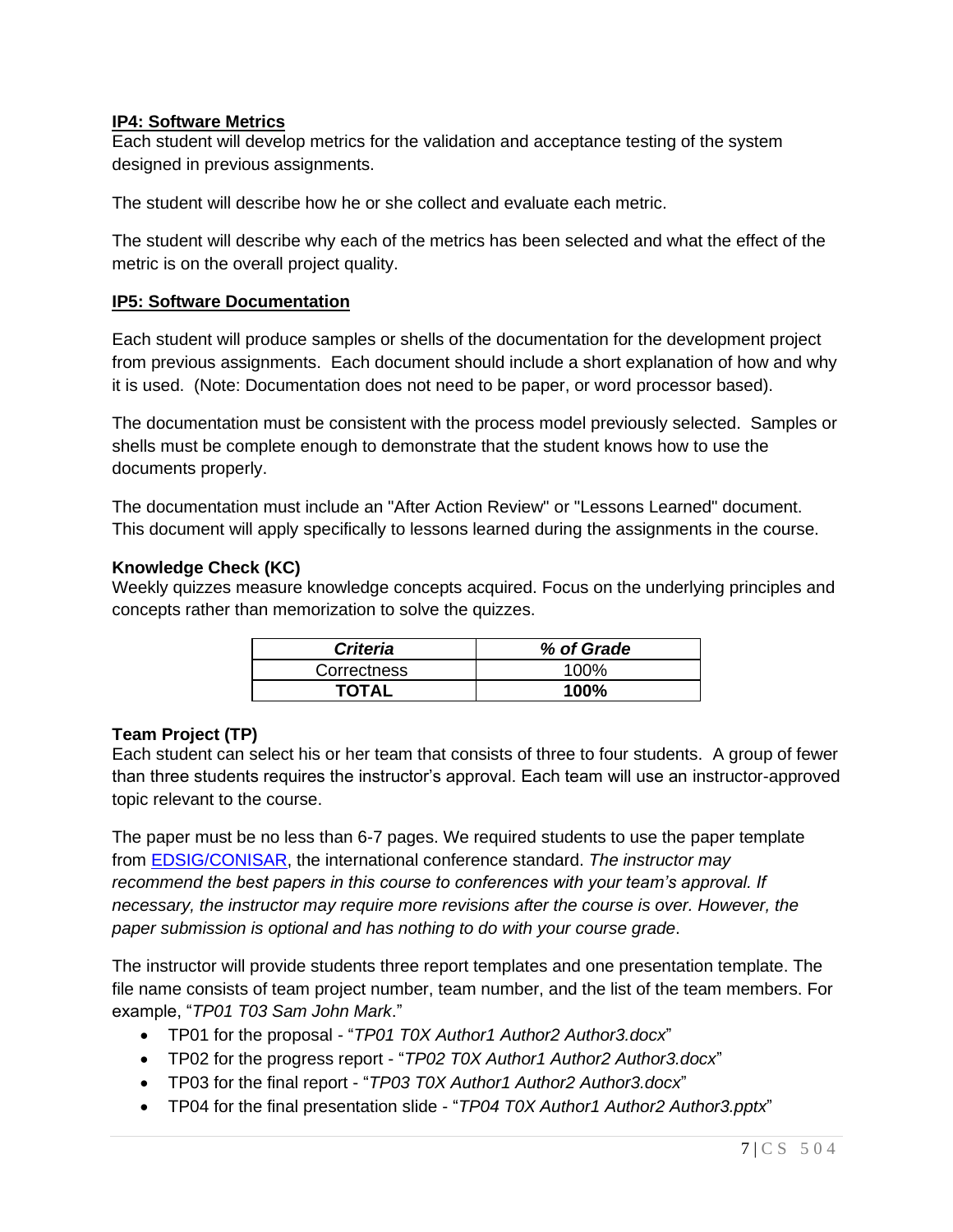As in any scholarly writing, students should not merely copy information from another author. Students should use evidence to support the contentions they have drawn from their findings and critically analyze related literature. In essence, each paper needs to be an analytical paper, not a summary of readings.

In addition, a team presentation slide is required.

- The presentation consists of 15+4 slides: 15 slides for content and 4 slides for cover, agenda, key reference, and Q&A.
- The PPT template is provided. Your team can change design and color for your team's purpose.
- If necessary, a presentation video (15 minutes) may be requested.
- If necessary, a demo video (a maximum of 1-2 minutes) may be requested. But the demo time should be included in the total presentation time (15 minutes).

Four submissions are required according to the following schedule:

- Proposal (1 page; 30 points) Starting (Module 1) & Ending (Module 3)
- Progress Report (3-4 pages; 70 points; graded after the proposal has been submitted) Starting (Module 4) & Ending (Module 7)
- Final Report (6-7 pages; 70 points; graded after the progress has been submitted) Starting (Module 8) & Ending (Module 10)
- Final PPT (15+4slides, 30 points; graded after the final report has been submitted) Starting (Module 8) & Ending (Module 10)

Students are expected to use the assigned readings, videos, and other materials throughout the quarter. Students will need to utilize additional sources that were not assigned by the professor. While stylized after an industry report, nonetheless, students are expected to employ APA formatting of citations, footnotes, and bibliography. Students must cite the sources of all ideas, facts, and information used that are not their own, even if they have put the information into their own words. Failure to do so is plagiarism, although the oversight is unintentional. To avoid plagiarism, check [https://library.cityu.edu/howto/apa-writing/avoid-plagiarism/.](https://library.cityu.edu/howto/apa-writing/avoid-plagiarism/)

## **Project Description**: Software Engineering Project

After each team member finishes his or her independent project, each team will compare and analyze the independent project of each team member. Each team will use the five independent projects for comparison and analysis.

- IP1: Content Management System
- IP2: Requirements & Architecture
- IP3: Test Plan & Cases
- IP4: Software Metrics
- IP5: Software Documentation

## **TP Report**

The student will provide a report formatted based on a template provided by the instructor. Students are required to improve the writing iteratively and incrementally every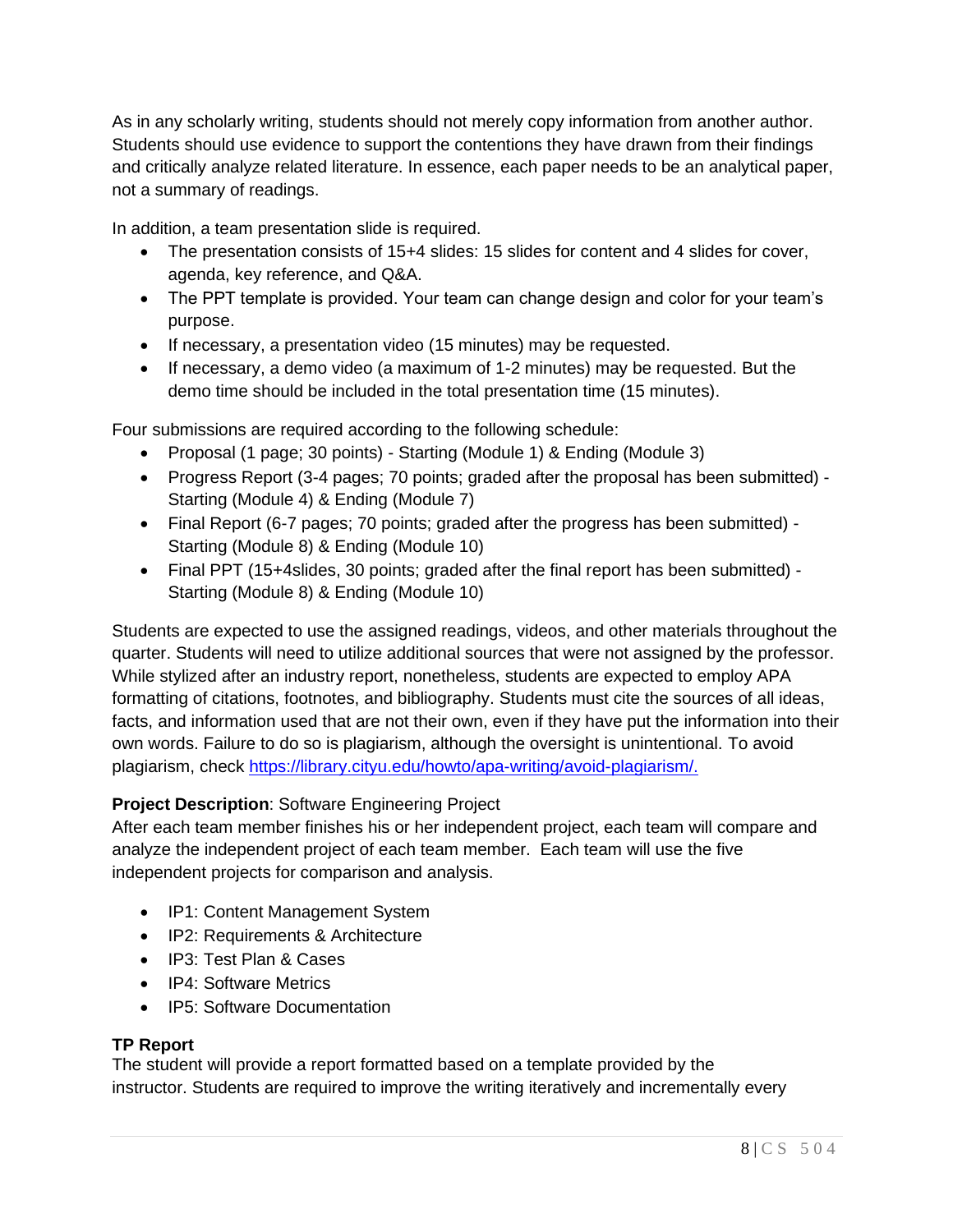week. The revision will always happen during a quarter. Students will add new required sections to the existing paper every week.

The final report is the culmination of applied research and activities conducted throughout the quarter. The final report/paper provides a detailed problem and its solution likely to be encountered by a company or organization described in a case study supplied by the student.

| <b>Criteria</b>  | % of Grade |
|------------------|------------|
| <b>Structure</b> | 20%        |
| Content          | 30%        |
| Writing          | 30%        |
| Reference        | 10%        |
| Collaboration    | 10%        |
| <b>TOTAL</b>     | 100%       |

## **TP Presentation**

The student will report on the research outcomes, development, or other project efforts to an academically appropriate committee in a public forum. The nature of the presentation content will determine the specific makeup of the audience. The student will choose the format of the presentation, in consultation with the advisor. The layout and design must be appropriate and adequate to represent the outcomes of the effort. While students must make some form of a visual presentation, the presentation of the results may include publishing in a refereed publication, publication in a trade or popular magazine or journal, broadcast in an appropriate medium, or, in exceptional cases, limited dissemination within a closed community.

Each presenter will have 15 minutes for presentation and 5 minutes for questions and answers. Each presenter must keep the total presentation time limit strictly.

| <b>Criteria</b>             | % of Grade |
|-----------------------------|------------|
| <b>Structure</b>            | <b>20%</b> |
| <b>Visual Presentation</b>  | 30%        |
| Verbal Quality & Engagement | 30%        |
| Collaboration               | 20%        |
| <b>TOTAL</b>                | $100\%$    |

# **Course Policies**

Course policies on topics such as Late Assignments, Participation, and Professional Writing are found under Course Information in the online course menu. Students are responsible for reviewing and applying these policies while enrolled in this course.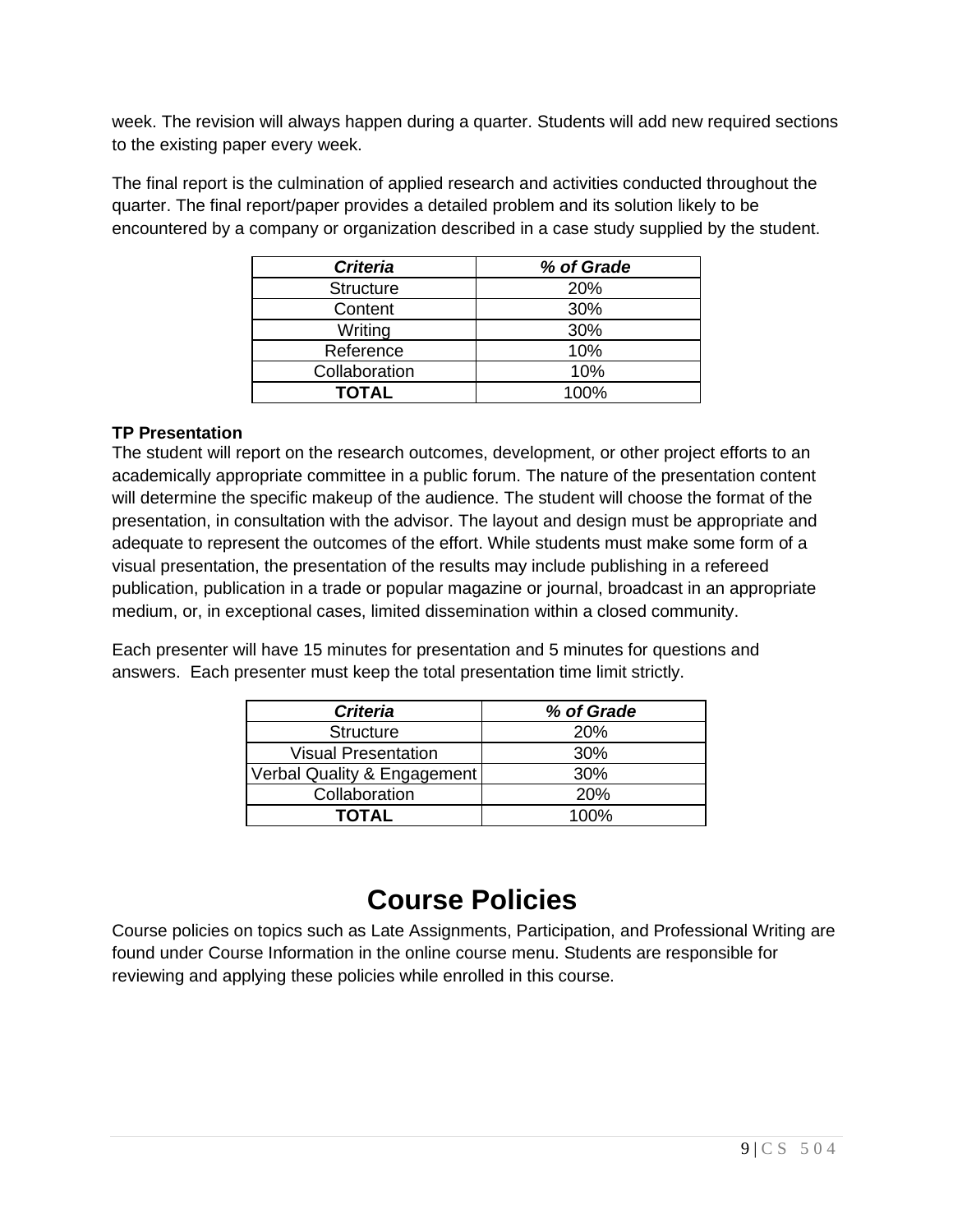# **University Policies**

You are responsible for understanding and adhering to all of City University of Seattle's academic policies. The most current versions of these policies can be found in the University Catalog that is linked from the CityU Web site.

## **Antidiscrimination**

City University of Seattle and its staff and faculty are committed to supporting our students. We value equity, diversity, and inclusion as a way of life as well as the educational opportunities it provides. City U will not tolerate any form of discrimination based on race, color, ethnicity, sexual orientation, gender identification, socioeconomic status, or religious values. If you have experienced any discrimination based on any of the above, we encourage you to report this to the University. Please report this to your instructor. If you do not feel safe reporting this to your instructor, please report to Dr. Scott Carnz, Provost or to the Vice President of Student Affairs, Melissa Mecham.

# **Non-Discrimination & Prohibition of Sexual Misconduct**

City University of Seattle adheres to all federal, state, and local civil rights laws prohibiting discrimination in employment and education. The University is committed to ensuring that the education environment is bounded by standards of mutual respect and safety and is free from discriminatory practices.

In the U.S., the University is required by Title IX of the Education Amendments of 1972 to ensure that all of its education programs and activities do not discriminate on the basis of sex/gender. Sex include sex, sex stereotypes, gender identity, gender expression, sexual orientation, and pregnancy or parenting status. Sexual harassment, sexual assault, dating and domestic violence, and stalking are forms of sex discrimination, which are prohibited under Title IX and by City University of Seattle policy. City University of Seattle also prohibits retaliation against any person opposing discrimination or participating in any discrimination investigation or complaint process internal or external to the institution. Questions regarding Title IX, including its application and/or concerns about noncompliance, should be directed to the Title IX Coordinator. For a complete copy of the policy or for more information, visit [https://my.cityu.edu/titleix](https://nam11.safelinks.protection.outlook.com/?url=https%3A%2F%2Fmy.cityu.edu%2Ftitleix&data=04%7C01%7Cchungsam%40cityu.edu%7Ce83102e3b3cd44013e6f08d90c4e2657%7Cb3fa96d9f5154662add763d854e39e63%7C1%7C0%7C637554352062965197%7CUnknown%7CTWFpbGZsb3d8eyJWIjoiMC4wLjAwMDAiLCJQIjoiV2luMzIiLCJBTiI6Ik1haWwiLCJXVCI6Mn0%3D%7C1000&sdata=BZUraLgYrW9P67gVxk2kDRNYpVceksvqmTIkcba6seg%3D&reserved=0) or contact the Title IX Coordinator.

In Canada, in compliance with the British Columbia Human Rights Code, the Alberta Human Rights Act, WorksafeBC, and the Workers' Compensation Board of Alberta, the University believes that its environment should at all times be supportive and respectful of the dignity and self-esteem of individuals. Discrimination, harassment and bullying conduct, whether through person to person behaviour or via electronic communications such as email or social media is not acceptable and will not be tolerated. As an educational institution, it is our responsibility to cultivate an environment of excellence, equity, mutual respect and to recognize the value and potential of every individual. The University will take all necessary steps to meet or exceed the requirements of the law to prevent discrimination, harassment and bullying. The Respectful Workplace Policy for the prevention of discrimination, harassment and bullying policy and procedure can be found at [https://www.cityu.edu/discover-cityu/about-cityu/](https://nam11.safelinks.protection.outlook.com/?url=https%3A%2F%2Fwww.cityu.edu%2Fdiscover-cityu%2Fabout-cityu%2F&data=04%7C01%7Cchungsam%40cityu.edu%7Ce83102e3b3cd44013e6f08d90c4e2657%7Cb3fa96d9f5154662add763d854e39e63%7C1%7C0%7C637554352062975188%7CUnknown%7CTWFpbGZsb3d8eyJWIjoiMC4wLjAwMDAiLCJQIjoiV2luMzIiLCJBTiI6Ik1haWwiLCJXVCI6Mn0%3D%7C1000&sdata=UdNUwGjXEPP3Xn8s8Gqr75JB4QZEr9tSD2WTHAfUTqE%3D&reserved=0) under the Policies section or at [https://www.cityuniversity.ca/about/.](https://nam11.safelinks.protection.outlook.com/?url=https%3A%2F%2Fwww.cityuniversity.ca%2Fabout%2F&data=04%7C01%7Cchungsam%40cityu.edu%7Ce83102e3b3cd44013e6f08d90c4e2657%7Cb3fa96d9f5154662add763d854e39e63%7C1%7C0%7C637554352062975188%7CUnknown%7CTWFpbGZsb3d8eyJWIjoiMC4wLjAwMDAiLCJQIjoiV2luMzIiLCJBTiI6Ik1haWwiLCJXVCI6Mn0%3D%7C1000&sdata=5rEHqYmzK1MjEx1DKkfU6tsZrscg1nGHsTV43tadV8A%3D&reserved=0)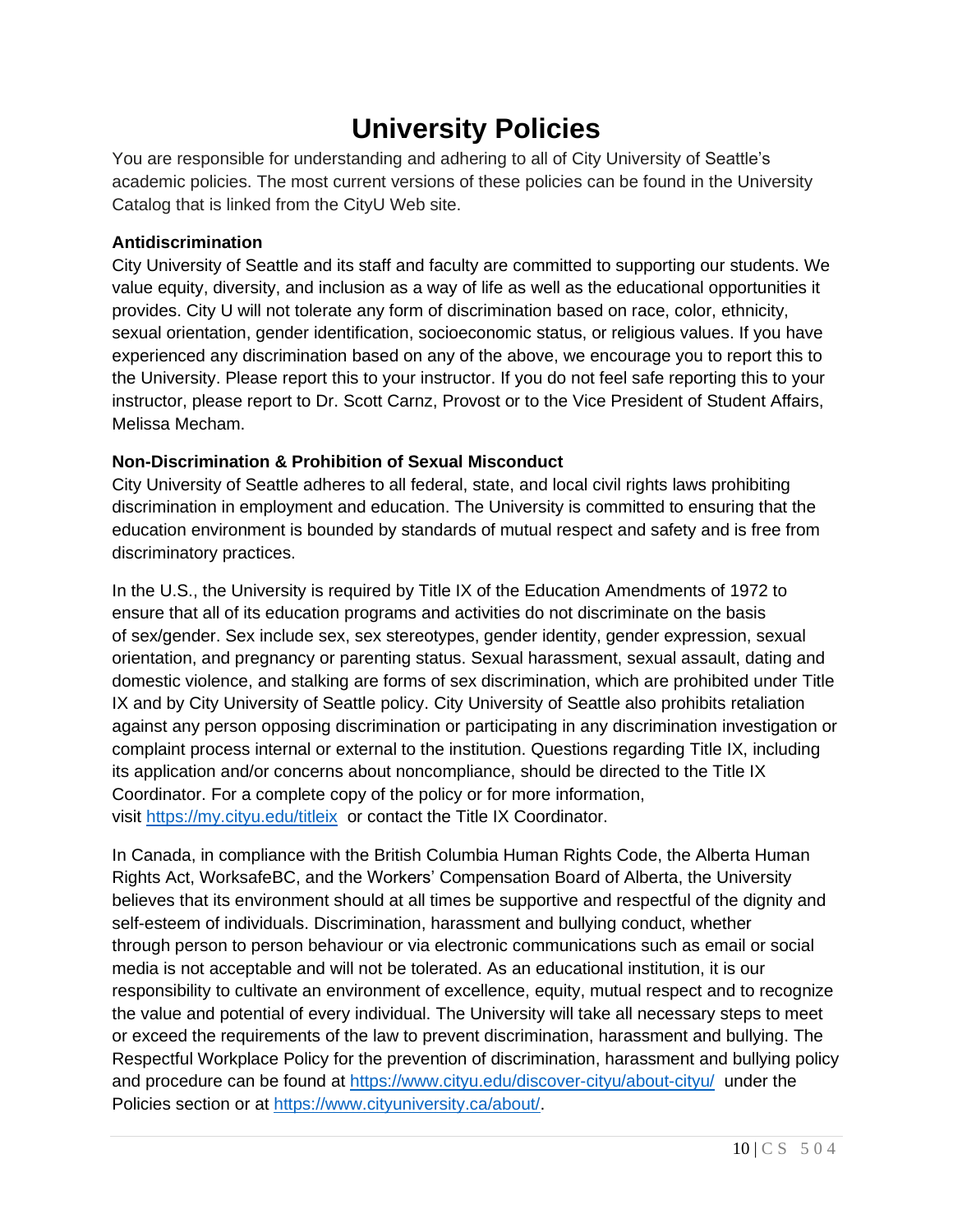### **Religious Accommodations**

City University of Seattle has a policy for accommodation of student absences or significant hardship due to reasons of faith or conscience, or for organized religious activities. The University's policy, including more information about how to request an accommodation, is available in the University Catalog and on the my.cityu.edu student portal. Accommodations must be requested by the 20% mark of this course (e.g. day 14 of a ten-week course, day 7 of a 5-week course) using the Religious Accommodations Request Form found on the student dashboard in the my.cityu.edu student portal.

#### **Academic Integrity**

Academic integrity in students requires the pursuit of scholarly activity that is free from fraud, deception and unauthorized collaboration with other individuals. Students are responsible for understanding CityU's policy on academic integrity and adhering to its standards in meeting all course requirements. A complete copy of this policy can be found in the [University](https://nam11.safelinks.protection.outlook.com/?url=http%3A%2F%2Fwww.cityu.edu%2Fcatalog%2F&data=04%7C01%7Cchungsam%40cityu.edu%7Ce83102e3b3cd44013e6f08d90c4e2657%7Cb3fa96d9f5154662add763d854e39e63%7C1%7C0%7C637554352062985183%7CUnknown%7CTWFpbGZsb3d8eyJWIjoiMC4wLjAwMDAiLCJQIjoiV2luMzIiLCJBTiI6Ik1haWwiLCJXVCI6Mn0%3D%7C1000&sdata=aZ53l3klgtP9eRh077dE4%2B3%2BqD3s2j1rTIcwKKp5U10%3D&reserved=0) Catalog in the section titled *Academic Integrity Policy* under *Student Rights & Responsibilities*.

#### **Attendance**

Students taking courses in any format at the University are expected to be diligent in their studies and to attend class regularly. Regular class attendance is important in achieving learning outcomes in the course and may be a valid consideration in determining the final grade. For classes where a physical presence is required, a student has attended if they are present at any time during the class session. For online classes, a student has attended if they have posted or submitted an assignment. A complete copy of this policy can be found in the [University](https://nam11.safelinks.protection.outlook.com/?url=http%3A%2F%2Fwww.cityu.edu%2Fcatalog%2F&data=04%7C01%7Cchungsam%40cityu.edu%7Ce83102e3b3cd44013e6f08d90c4e2657%7Cb3fa96d9f5154662add763d854e39e63%7C1%7C0%7C637554352062985183%7CUnknown%7CTWFpbGZsb3d8eyJWIjoiMC4wLjAwMDAiLCJQIjoiV2luMzIiLCJBTiI6Ik1haWwiLCJXVCI6Mn0%3D%7C1000&sdata=aZ53l3klgtP9eRh077dE4%2B3%2BqD3s2j1rTIcwKKp5U10%3D&reserved=0) Catalog in the section titled Attendance under Student Rights & Responsibilities.

#### **Final Assignments Due Date**

Final assignments for each class at CityU must be due on or before the final date of the course as indicated in the university's course information system. Due dates that extend beyond the final date of the course may negatively impact tuition funding for students.

# **Support Services**

#### **Disability Services & Accommodations**

Students with a documented disability who wish to request academic accommodations are encouraged to contact Disability Support Services to discuss accommodation requests and eligibility requirements. Please contact Disability Support Services at *[disability@cityu.edu](mailto:disability@cityu.edu)* or 206.239.4752 or visit the [Disability Support Services](https://my.cityu.edu/department/disability-support-services/) page in the my.cityu.edu portal. Confidentiality will be observed in all inquiries. Once approved, information about academic accommodations will be shared with course instructors.

#### **Library Services**

CityU librarians are available to help students find the resources and information they need to succeed in this course. Contact a CityU librarian through the [Ask a Librarian](http://library.cityu.edu/ask-a-librarian/) service, or access library [resources and services](https://library.cityu.edu/) online, 24 hours a day, seven days a week.